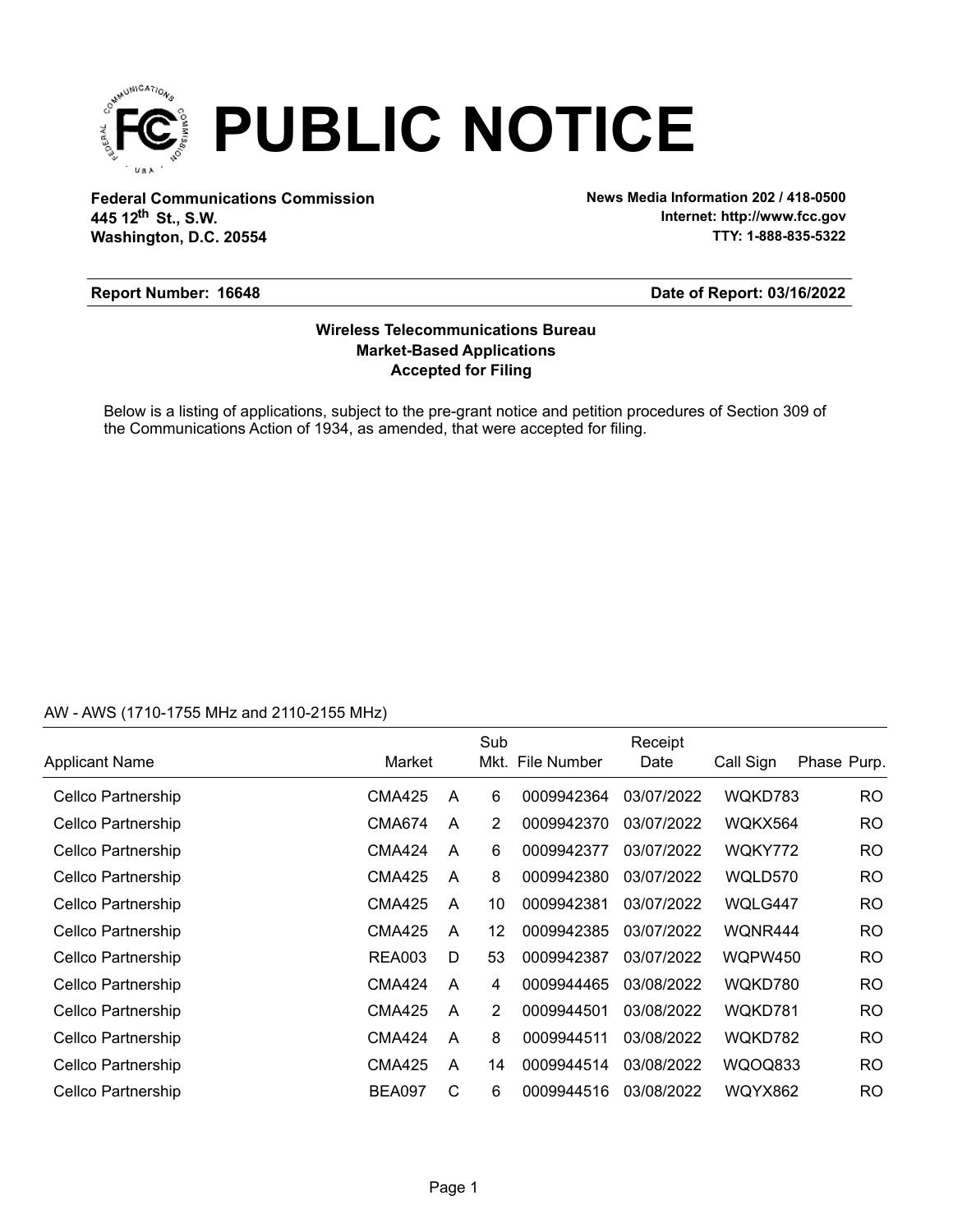## AW - AWS (1710-1755 MHz and 2110-2155 MHz)

| <b>Applicant Name</b> | Market |   | Sub | Mkt. File Number      | Receipt<br>Date | Call Sign | Phase Purp. |
|-----------------------|--------|---|-----|-----------------------|-----------------|-----------|-------------|
| Cellco Partnership    | REA003 | D | 48  | 0009944517 03/08/2022 |                 | WQYX863   | RO.         |

## CN - PCS Narrowband

| <b>Applicant Name</b>      | Market |    | Sub | Mkt. File Number | Receipt<br>Date | Call Sign | Phase Purp. |
|----------------------------|--------|----|-----|------------------|-----------------|-----------|-------------|
| Regency Field Services LLC | MTA007 | 31 | 8   | 0009943054       | 03/07/2022      | WOUA940   | RO.         |
| Regency Field Services LLC | MTA039 | 31 | 8   | 0009943070       | 03/07/2022      | WOUA941   | RO          |
| Regency Field Services LLC | MTA007 | 32 | 6   | 0009943082       | 03/07/2022      | WOUA942   | RO          |
| Regency Field Services LLC | MTA039 | 32 | 4   | 0009943087       | 03/07/2022      | WOUA943   | RO          |

# CP - Part 22 VHF/UHF Paging (excluding 931MHz)

|                            |               |           | Sub  |             | Receipt    |                |             |
|----------------------------|---------------|-----------|------|-------------|------------|----------------|-------------|
| <b>Applicant Name</b>      | Market        |           | Mkt. | File Number | Date       | Call Sign      | Phase Purp. |
| Silke Communications, Inc. | <b>BEA150</b> | <b>GR</b> |      | 0009943298  | 03/07/2022 | WQPF313        | <b>RM</b>   |
| Silke Communications, Inc. | <b>BEA150</b> | GS        |      | 0009943306  | 03/07/2022 | WQPF314        | <b>RM</b>   |
| Silke Communications, Inc. | <b>BEA150</b> | GV        |      | 0009943311  | 03/07/2022 | WQPF315        | <b>RM</b>   |
| Silke Communications, Inc. | <b>BEA150</b> | GX        |      | 0009943316  | 03/07/2022 | WQPF316        | <b>RM</b>   |
| Silke Communications, Inc. | <b>BEA150</b> | GY        |      | 0009943322  | 03/07/2022 | WQPF317        | <b>RM</b>   |
| Silke Communications, Inc. | <b>BEA168</b> | GP        |      | 0009943330  | 03/07/2022 | WQPF318        | <b>RM</b>   |
| Silke Communications, Inc. | <b>BEA168</b> | GQ        |      | 0009943427  | 03/07/2022 | WQPF319        | <b>RM</b>   |
| Silke Communications, Inc. | <b>BEA168</b> | GR.       |      | 0009943431  | 03/07/2022 | WQPF320        | <b>RM</b>   |
| Silke Communications, Inc. | <b>BEA168</b> | GS        |      | 0009943435  | 03/07/2022 | WQPF321        | <b>RM</b>   |
| Silke Communications, Inc. | <b>BEA168</b> | GV        |      | 0009943437  | 03/07/2022 | WQPF322        | <b>RM</b>   |
| Silke Communications, Inc. | <b>BEA150</b> | GP        |      | 0009943265  | 03/07/2022 | WQPF311        | <b>RO</b>   |
| Silke Communications, Inc. | <b>BEA150</b> | GQ        |      | 0009943285  | 03/07/2022 | WQPF312        | <b>RO</b>   |
| Two Way Communications     | <b>BEA080</b> | GN        |      | 0009946771  | 03/09/2022 | <b>WOPF292</b> | <b>RO</b>   |
| Two Way Communications     | <b>BEA080</b> | GU        |      | 0009946841  | 03/09/2022 | WQPF293        | <b>RO</b>   |
| Two Way Communications     | <b>BEA080</b> | GV        |      | 0009946859  | 03/09/2022 | WQPF294        | <b>RO</b>   |
| Two Way Communications     | <b>BEA082</b> | GH        |      | 0009946909  | 03/09/2022 | WQPF298        | <b>RO</b>   |
| Two Way Communications     | <b>BEA082</b> | GV        |      | 0009946958  | 03/09/2022 | WQPF299        | <b>RO</b>   |

### ED - Educational Broadband Service

| <b>Applicant Name</b>                                  | Market | Sub | Mkt. File Number      | Receipt<br>Date | Call Sign     | Phase Purp. |
|--------------------------------------------------------|--------|-----|-----------------------|-----------------|---------------|-------------|
| Board of Trustees of State Institutions of Higl P01832 |        |     | 0009941039 03/07/2022 |                 | <b>WLX483</b> | RO.         |
| Board of Trustees of State Institutions of Higl P02890 |        |     | 0009941041 03/07/2022 |                 | <b>WLX494</b> | RO.         |